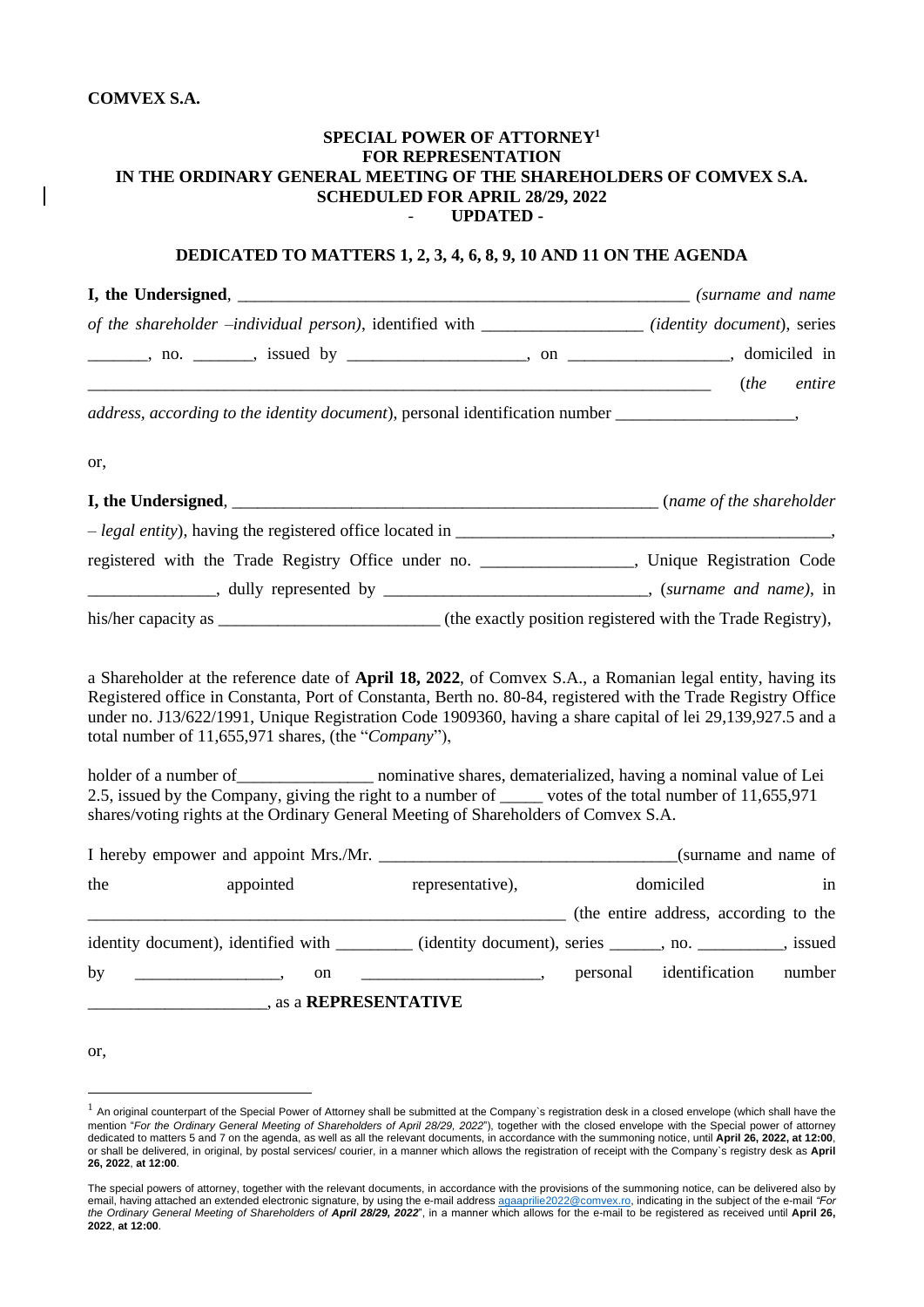|                              | (name of the representative $-$ legal entity), having the |
|------------------------------|-----------------------------------------------------------|
| registered office located in | registered with the Trade                                 |
| Registry Office under no.    | Unique Registration Code<br>dully                         |
| represented by _____         | (surname and name), as a <b>REPRESENTATIVE</b>            |

to represent me before the **Ordinary General Meeting of Shareholders of Comvex** S.A. which shall be assembled at the Company`s registered office Constanta, Port of Constanta, Berth no. 80-84, Constanta county, on **April 28, 2022**, starting at 12.00, or on **April 29, 2022,** starting at 12.00 *(should the quorum not be met at the first meeting)*, in the same place and having the same agenda and reference date, as well as to exercise the right to vote as per my shares, as it is registered with the Shareholders Registry on the reference date of **April 18, 2022**, as follows:

1. The approval of the Board of Directors report for 2021.

| For $\square$ | Against $\square$ | Abstention $\square$ |
|---------------|-------------------|----------------------|
|               |                   |                      |

2. The approval of the Financial Auditor report for the year 2021.

For  $\Box$  Against  $\Box$  Abstention  $\Box$ 

3. The approval of the Financial Statements for the year 2021.

| For $\square$ | Against $\square$ | Abstention $\square$ |
|---------------|-------------------|----------------------|
|---------------|-------------------|----------------------|

4. Approval of the distribution of the profit achieved in 2021. Approval of the distribution of the amount of lei 8,427,267, as dividends, respectively approval of a gross dividend per share of lei 0.723.

| For $\Box$ | Against $\square$ | Abstention $\square$ |
|------------|-------------------|----------------------|
|------------|-------------------|----------------------|

5. The approval of the discharge of liability of the directors for their activity during 2021.

*Do not fill in, subject to secret vote. It shall be used the Special power of Attorney dedicated to matters* 5 and 7 *on the agenda.*

6. The approval of the Income and expenditure Budget for the year 2022.

For  $\Box$  Against  $\Box$  Abstention  $\Box$ 

7. The appointment of a member of Comvex Board of Directors for filling in the vacancy previously held by Mr. Panait Ivanescu, who passed away.

*Do not fill in, subject to secret vote. It shall be used the Special power of Attorney dedicated to matters* 5 and 7 *on the agenda.*